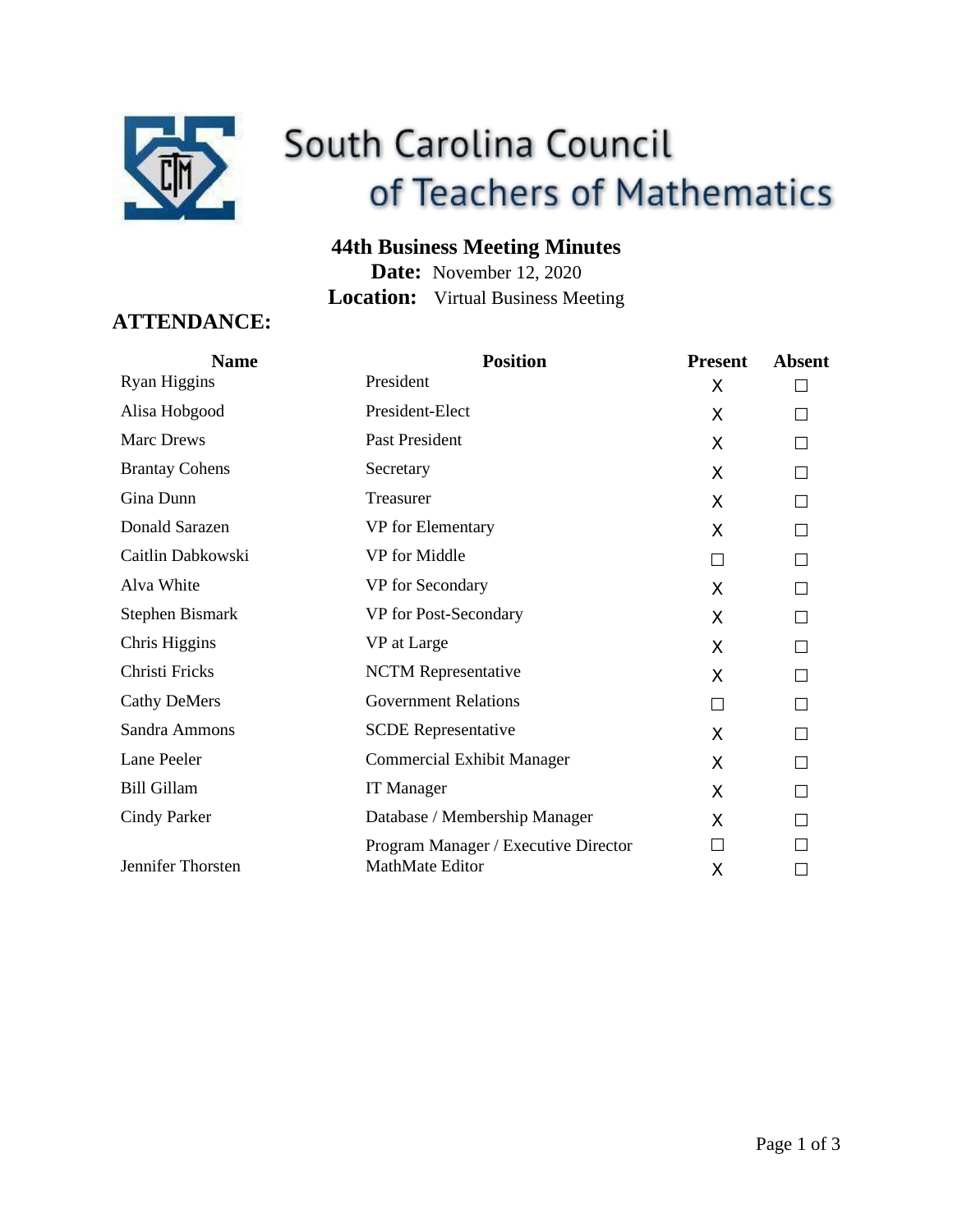### **Start Time:** 6:01 PM **End Time:** 6:36 PM

**I.** Call to Order **Ryan Higgins** The 44th Annual Business meeting was called to order with meeting minutes and agenda having been sent out to members prior to the Business meeting.

### **II.** Secretary's Report – approval of the minutes Brantay Cohens It was recommended that due to the special nature of this year's conference the minutes from the 43rd Annual Business meeting will be posted on the website, and if there are no corrections received with one month the meeting minutes would be accepted as prepared.

### **III. Treasurer's Report Gina Dunn**  The treasurer's report was presented virtually by Gina Dunn. Checking account balance \$25,390.30 and savings account balance \$57,781.22. Both balances are after conference expenses (including future conferences/events).

**IV.** Recognition of Committee Chairs & SCCTM Officers **Ryan Higgins** All committee chairs and SCCTM Officers were recognized for their work and contributions to the organization. The following outgoing officers were recognized for the dedication and service: Donald Sarazen – VP for Elementary .

# **V. Award and Grant Scholarship Committee Reports: Educator's Scholarship Stephen Bismarck** Stephen Bismarck

The 2020 recipient of the SCCTM Educator's Scholarship is Ms. Marsha Neal. The recipient will receive a \$1500 scholarship for financial assistance toward a degree that is focused on math education.

# **Pre-Service Teacher Scholarship Awards Stephen Bismarck**

The 2020 recipient of the SCCTM Pre-Service Teacher Scholarship is Mr. Malik Gardner. The recipient will receive a \$1500 scholarship for financial assistance toward a degree that is focused on math education.

# **Presidential Awardees Sandra Ammons**

The PAEMST State finalist is Jenny Van Buren for Powdersville High School. Applications and nominations for next year are now being accepted. The category for next year is 7 - 12.

# **Teacher Grant Awards Alisa Hobgood**

The recipient of a teacher grant will receive \$1,500. The 2020 winner is Deann Leopard from Anderson School District 4 for her project titled "PIVOT: Turning Around Classroom Instruction".

# **VI. SCCTM 2020 Honorees Alva White**

The SCCTM **Outstanding Contribution to Mathematics Award** honors one or more mathematics educators. Recipients are recognized for their contribution in one or more of the following areas.

- Contribution to SCCTM and other professional organizations;
- Classroom teaching, instruction, and/or assessment;